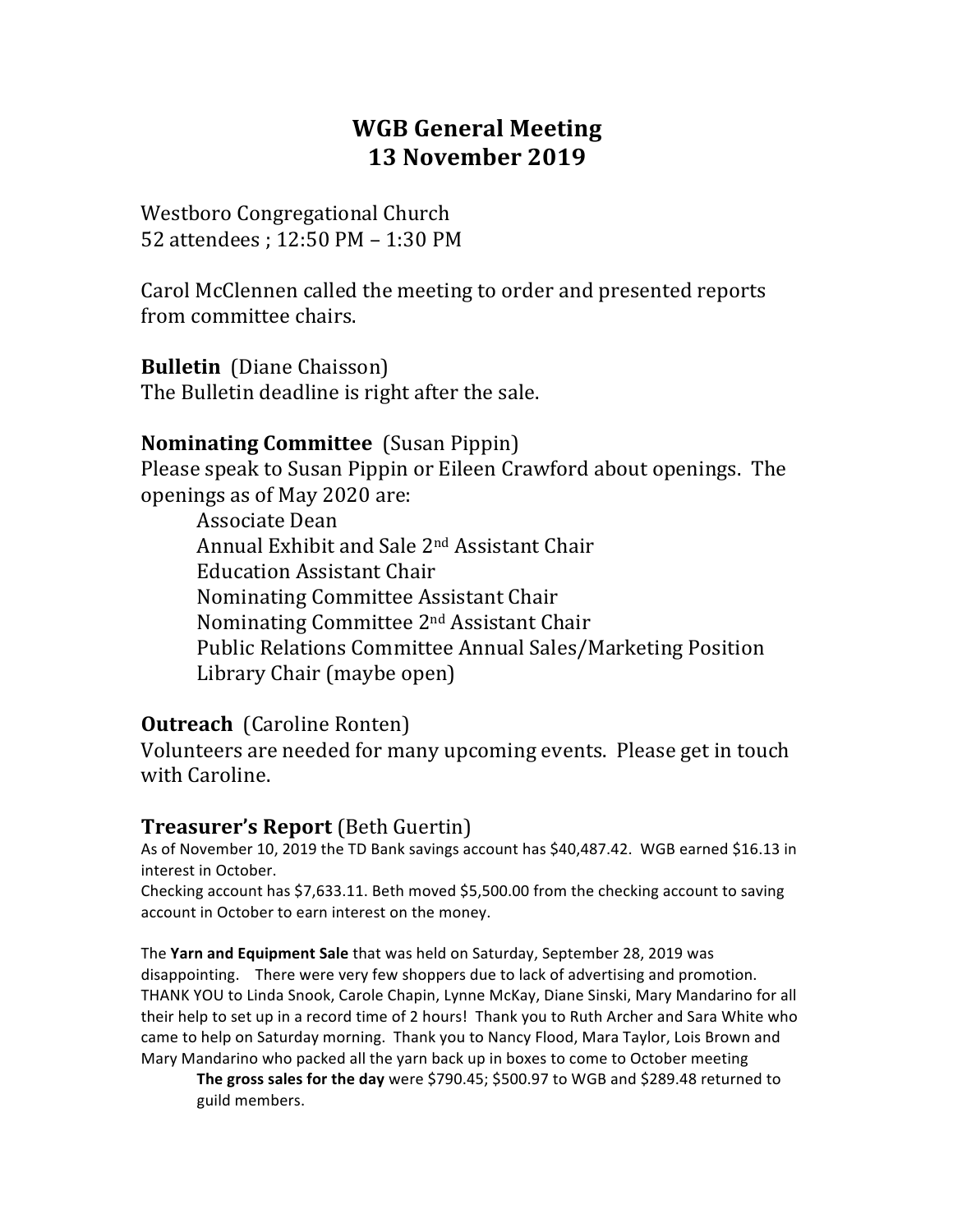The Yarn Table Sale at the October 2, 2019 Guild meeting

Thank you to Lois Brown, and Lynne McKay who loaded their cars with yarn and arrived at the church by 8:30 to help set up the sale at the guild meeting. Thank you to Ginny Hamilton and Pat Vinter who also arrived by 8:30 am to help set-up. Thank you to Julia Flanders for helping Beth to sell during the meeting. THANK YOU to ALL of you who helped pack up the left-overs (sorry I lost track of all the members who helped me); and to Julia Flanders and Lois Brown for taking boxes of yarn in their cars. I could have not done it without all your help.! THANK YOU to all. All members attending the meeting were encouraged to take home a cone of yarn (drawing prize for all)! The gross sales for the day were \$613.13; \$409.13 to the guild; 204.00 to members who put things in the sale.

**GRAND TOTAL for BOTH DAYS: \$1403.58; \$910.10 to WGB; \$493.48 to members.** 

Both these sales would not have happened without the volunteer help of members. THANK YOU!!!!

All the left-overs were donated to Gateway Crafts in Brookline and WCI in Waltham. Both,  $501(3)(c)$  organizations that work with fiber/textiles and adults who have challenges.

The Yarn table sales help to keep the guild in the "black".

#### **Membership** (Susan Targove and Frann Bennett)

We have one new member from Kentucky.

Remember to pick up name tags and bulletin samples (if you opted in to receive bulletin samples). They are on tables at the meeting.

#### **Advertisement** (Martha Rossman)

We have three new advertisers: Gowdey Reed Company GIST Yarn and Fiber Label Weavers

#### **Ratings** (Ruth Buchman)

We encourage you to participate in the Ratings program. It is a good way to structure your weaving learning.

Anyone planning to submit for a Rating this year must formally notify the Ratings Committee Chair in writing or by email by MARCH 1. Ratings articles must be delivered to the Chair by the date of the March meeting (March 11, 2020).

The WGB Yearbook incorrectly states in the calendar that Ratings notification and submission are in February. We will be switching to a February submission timeframe *but not until next year (2021).*